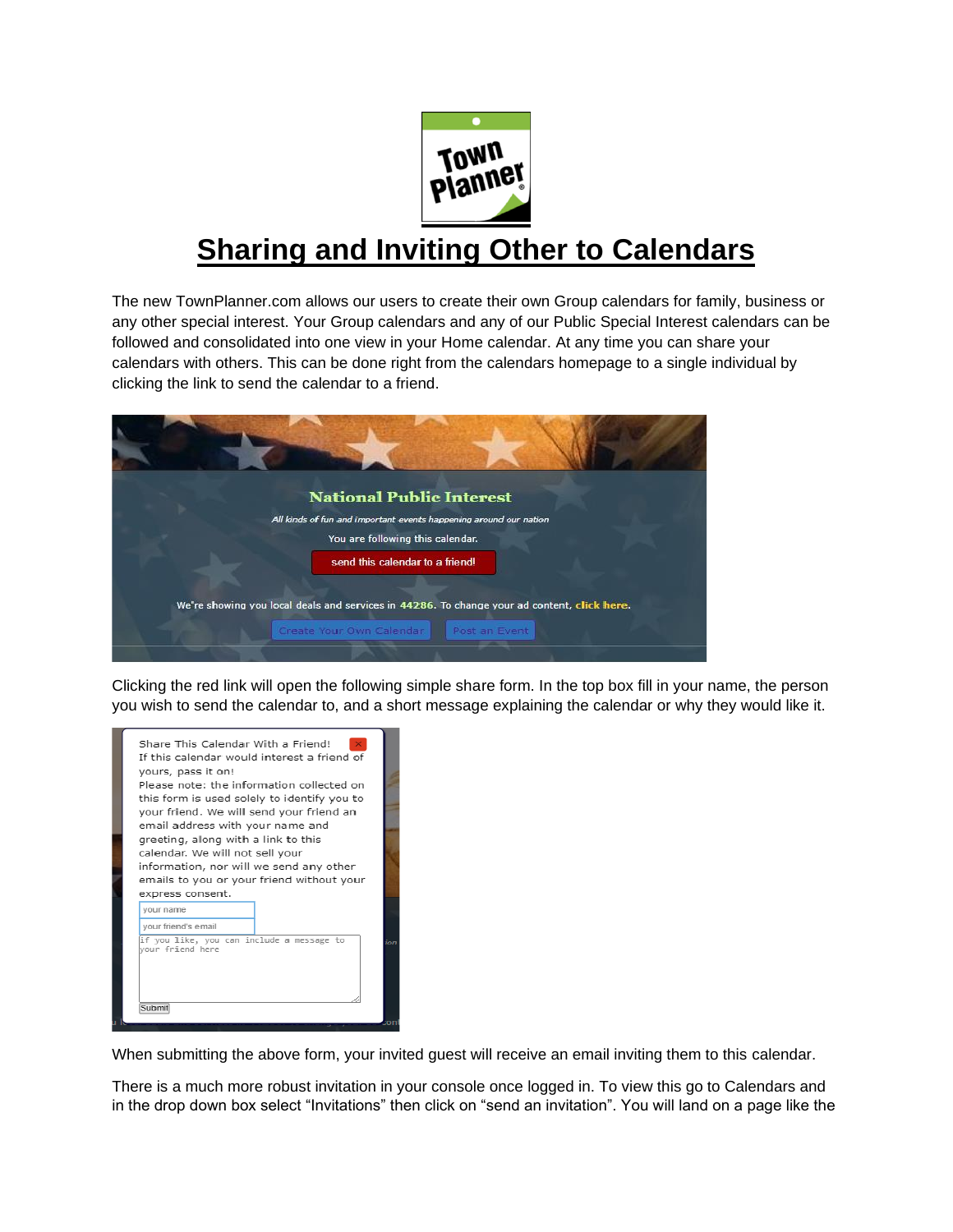one below. It will automatically put in your name and email. You can add a personal message. You can then select the calendar you would like to send. After you select the calendar, you add the recipients by typing in their emails. If you want to send to multiple people, separate email addresses with a comma. When you are ready, click "Send Invitation".

| <b>Invitation Details</b>                                     |   |
|---------------------------------------------------------------|---|
| your name                                                     | 2 |
| your email address                                            | ? |
| personal message                                              | อ |
| please select a calendar                                      | v |
| recipients (email $\Rightarrow$<br>addresses separated $\not$ |   |

# **Invite Friends and Family to Your Calendars**

Once you send an Invitation out, the invited guest will receive an email invitation from you. It will include your name, your email, the Calendar you are inviting them to view (and/or follow) and your personal message. In the table on the Invitations page, you will be able to track all your invites as shown below.

## **Invitations I've Sent**

**Send Invitation** 

| $\div$ Calendar                            | $\vee$ Sent On | $\Leftrightarrow$ No. Invited | $\Leftrightarrow$ No. Accepted | <b>View</b> |
|--------------------------------------------|----------------|-------------------------------|--------------------------------|-------------|
| Town Planner Corporate 2021-10-21 13:52:03 |                |                               |                                |             |
| Town Planner Corporate 2021-09-24 15:29:04 |                |                               |                                |             |
| Town Planner Corporate 2021-09-16 17:23:31 |                | 8                             |                                |             |
| Town Planner Corporate 2021-09-16 12:16:42 |                |                               |                                |             |

In the View column you will be able to see the actions of all your invited guests individually by clicking the blue eye on the far right of the form. This will bring up the table below.